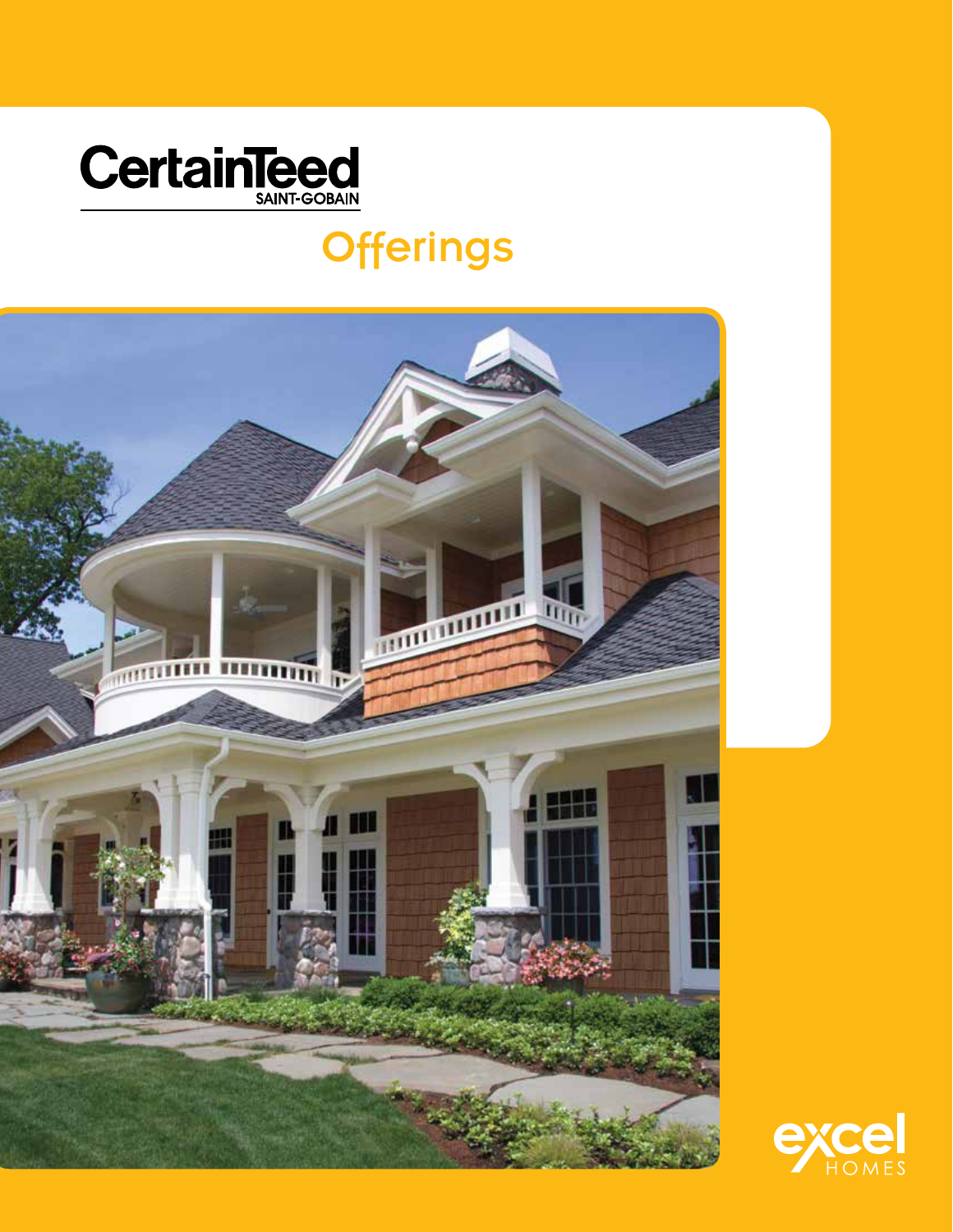# **CertainTee**

### Welcome to the Siding Collection.

#### 100 Years of Innovation.

For more than 100 years, homeowners and building professionals have trusted CertainTeed for the highest quality building products, and continually setting the standards for exciting innovations in style and performance.

CertainTeed is the acknowledged leader in vinyl and polymer siding, setting the standard for the industry. As such, we take seriously our commitment to continue to provide innovative, quality products from a company of proven trust.

Today, that spirit of innovation comes to life in the CertainTeed Siding Collection – an exceptional selection

of siding products offering the industry's broadest choice of options in materials, colors, styles, and performance options. With superior beauty, quality, and durability, CertainTeed siding is ideal for any siding project, and the perfect complement to products that transform outdoor areas into open-air Living Spaces.

#### The comforts of home… no longer defined by four walls.

Outside living spaces are "in" as porches, yards, and gardens are transformed into beautiful open-air rooms. If you're longing for the joys of fresh air living, CertainTeed can help. Our Living Spaces™ exterior products suite, including siding, soffit, and accessories, porch, decking, railing, and fence products, offers everything you need to create and define your own great outdoors.

CertainTeed's long-standing commitment to innovation, quality, and service is firmly rooted in our founding philosophy of "Quality made Certain, Satisfaction Guaranteed." It's a promise we take as seriously today as we did a century ago.



Scan with your smart phone QR Reader to view the great selection and carefree beauty of CertainTeed siding.

rtainle

800-233-8990 CertainTeed Sales Support Group

certainteed.com/products/siding









800.521.8599 excelhomes.com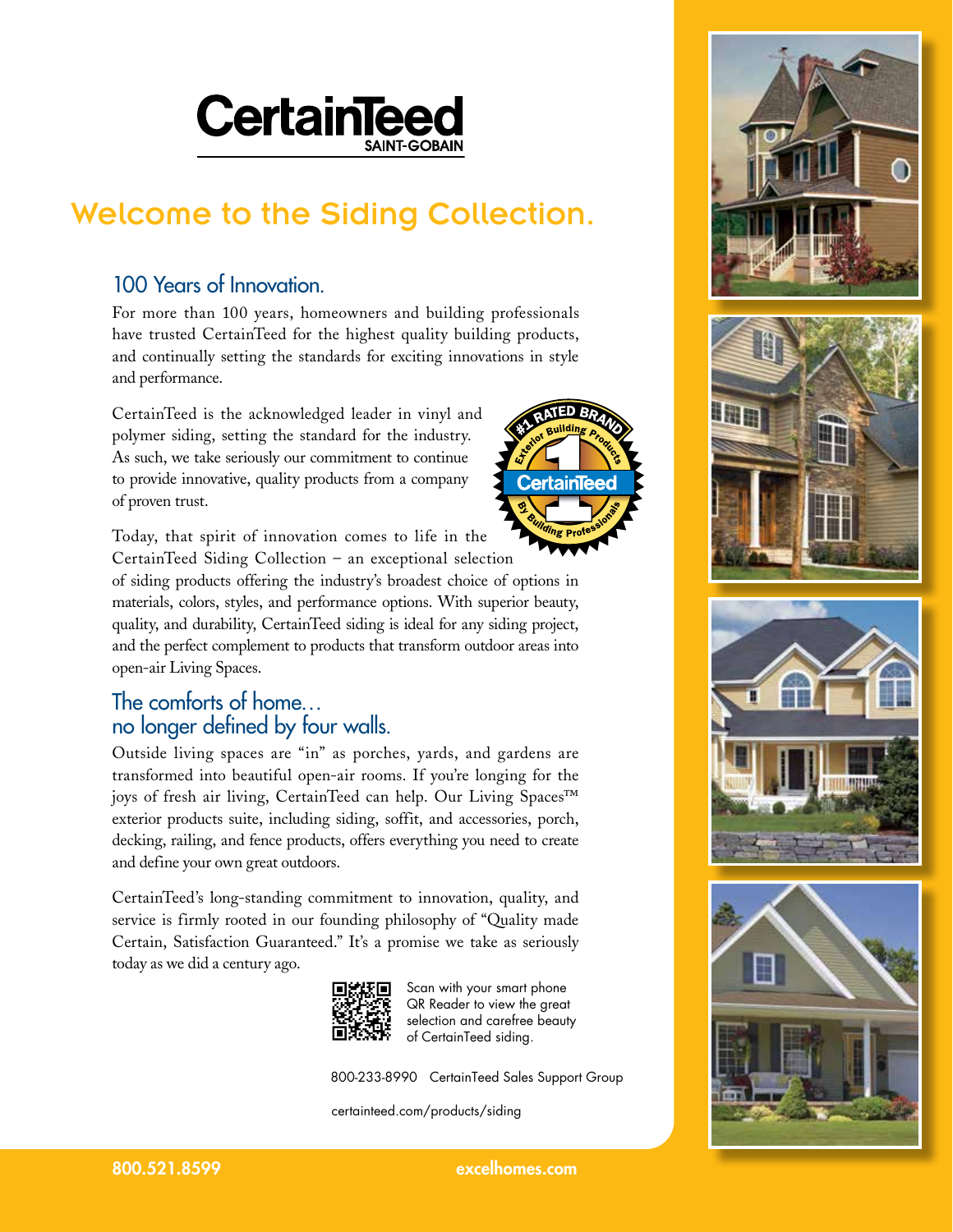



# $\rm{Encoder}$

#### Great looks and affordability.

- Four Popular Styles: Triple 3" Woodgrain Clapboard Double 4" Woodgrain Clapboard Double 5" Woodgrain Clapboard Double 4-1/2" Woodgrain Dutchlap
- Natural woodgrain look.
- Patented STUDfinder™ is designed for accurate and secure installation.
- RigidForm™ 135 technology has been tested to withstand wind load pressures up to 135 mph.
- . • Post-formed lock design.
- 13 low-gloss colors with a wide variety of coordinating trim.
- 1/2" panel projection.
- .040" thickness.
- Virtually maintenance free, never needs painting.
- Class 1(A) fire rating.
- Lifetime limited warranty.

Combines high quality with proven features to achieve the look you desire

STANDARD COLORS: Colonial White, Cypress, Desert Tan, Heritage Cream, Herringbone, Light Maple, Natural Clay, Oxford Blue, Sandstone Beige, Savannah Wicker, Snow, Sterling Gray, Warm Sand





Triple 3" Woodgrain Clapboard in savannah wicker

Double 4" Woodgrain Clapboard in natural clay Double 5" Woodgrain Clapboard in sterling gray

Double 4-1/2" Woodgrain Dutchlap in herringbone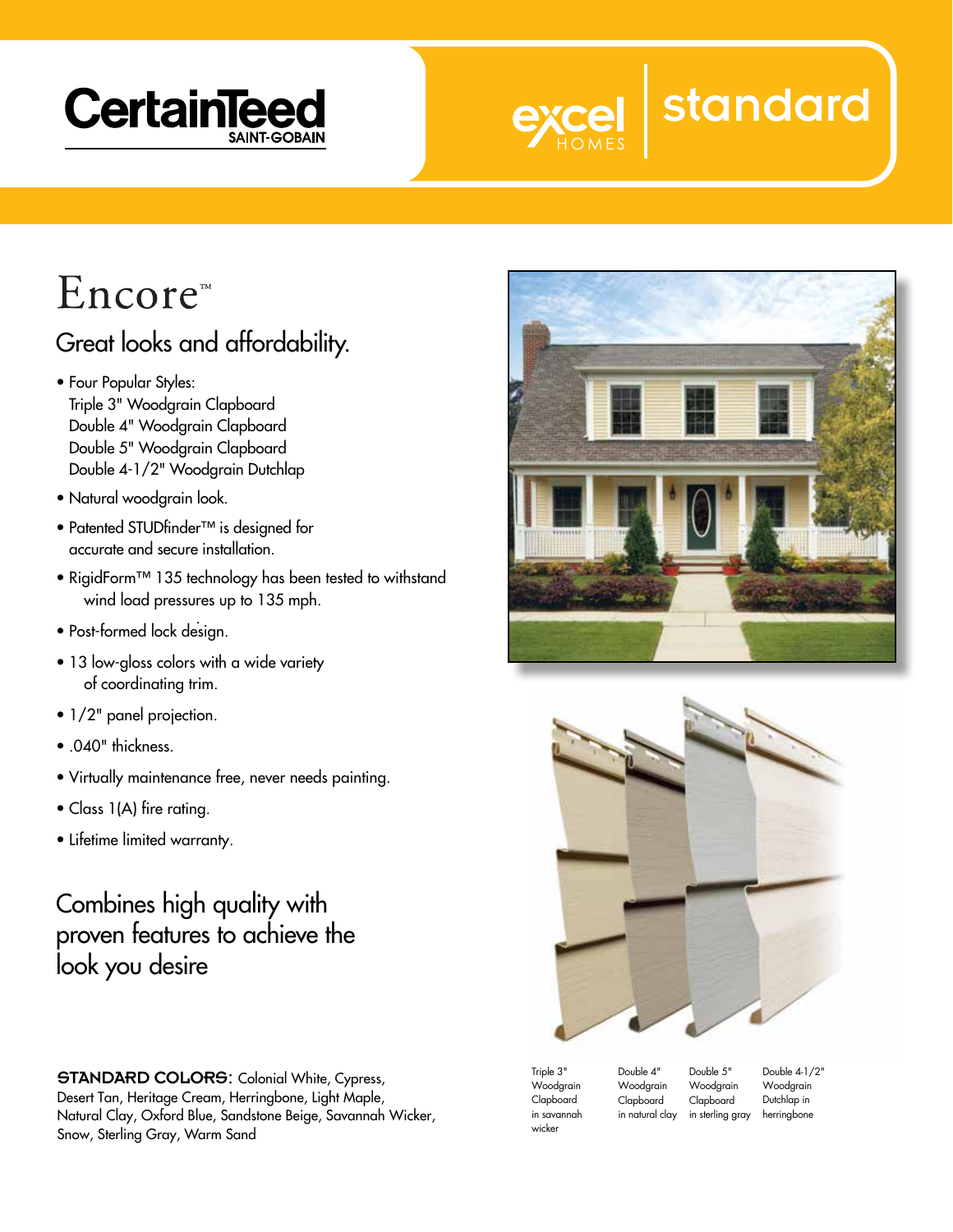



## **MAINSTREET** Design flexibility to meet any budget.

- Seven Classic Styles: Triple 3" Brushed Clapboard Double 4" Woodgrain Clapboard Double 5" Woodgrain Clapboard Double 4" Woodgrain Dutchlap Double 5" Woodgrain Dutchlap Single 8" Woodgrain Clapboard Single 6-1/2" Brushed Beaded
- Natural woodgrain or brushed appearance.
- Patented STUDfinder™ is designed for accurate and secure installation.
- RigidForm® 160 technology has been tested\*\* to withstand wind load pressures up to 160 mph.
- DuraLock® post-formed lock design.
- 24 low-gloss colors with a wide variety of coordinating trim.
- 9/16" panel projection.
- .042" thickness.
- Virtually maintenance free, never needs painting.
- Class 1(A) fire rating.
- Lifetime limited warranty.

#### STANDARD COLORS: Autumn Yellow,

Buckskin, Colonial White, Cypress, Desert Tan, Granite Gray, Heritage Cream, Light Maple, Natural Clay, Oxford Blue, Sandpiper, Sandstone Beige, Savannah Wicker, Seagrass, Silver Ash, Snow, Sterling Gray, Suede

DELUXE COLORS: Autumn Red, Charcoal Gray, Flagstone, Forest, Hearthstone, Spruce

\*\*Wind load rating per VSI wind speed calculation guidelines.





Brushed Clapboard in desert tan Woodgrain Clapboard in cypress

Woodgrain Clapboard in silver ash Double 4" Woodgrain Dutchlap in snow

Double 5" Woodgrain Dutchlap in natural clay

Woodgrain Clapboard in colonial white

Single 6-1/2" Brushed Beaded in oxford blue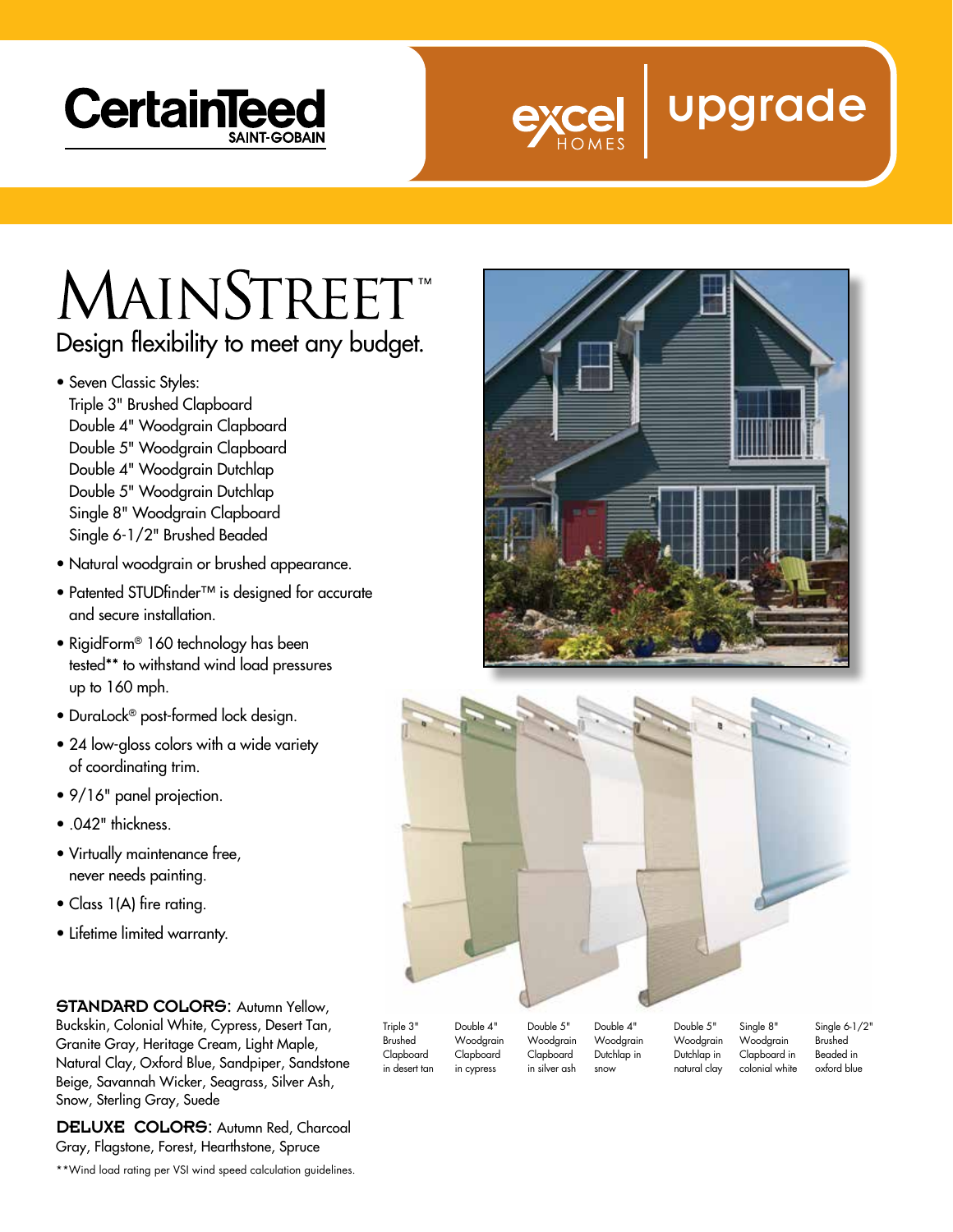



## MONOGRAM<sup>®</sup> 46

#### The natural look of painted or stained cedar.

- Widest color selection in the industry: 33 low-gloss solid colors 8 low-gloss wood-tone blends 41 coordinating trim colors
- Three Classic Styles: Double 4" Rough Cedar Clapboard Double 5" Rough Cedar Clapboard Double 5" Rough Cedar Dutchlap
- TrueTexture™ rough cedar finish molded from real cedar boards.
- Patented STUDfinder™ is designed for accurate and secure installation.
- RigidForm™ 220 technology has been tested to withstand wind load pressures up to 220 mph.
- CertiLock™ self-aligning, post-formed positive lock.
- 3/4" panel projection.
- .046" heavy-duty thickness.
- Virtually maintenance free, never needs painting.
- Class 1(A) fire rating.
- Lifetime limited warranty.
- Works with Monogram 46L & 46XL longer length siding.

#### Three classic styles, and an industry-leading color palette.



DELUXE COLORS: Autumn Red, Canyon Blend, Charcoal Gray, Flagstone, Forest, Glacier Blend, Hearthstone, Ivy Green, Meadow Blend, Mountain Cedar, Pacific Blue, Sable Brown, Spruce, Terra Cotta

PREMIUM COLORS: Arbor Blend, Arctic Blend, Frontier Blend, Timber Blend, Weathered Blend





Double 4" Rough Cedar Clapboard in flagstone.

Double 5" Rough Cedar Clapboard in savannah wicker.

Double 5" Rough Cedar Dutchlap in frontier blend.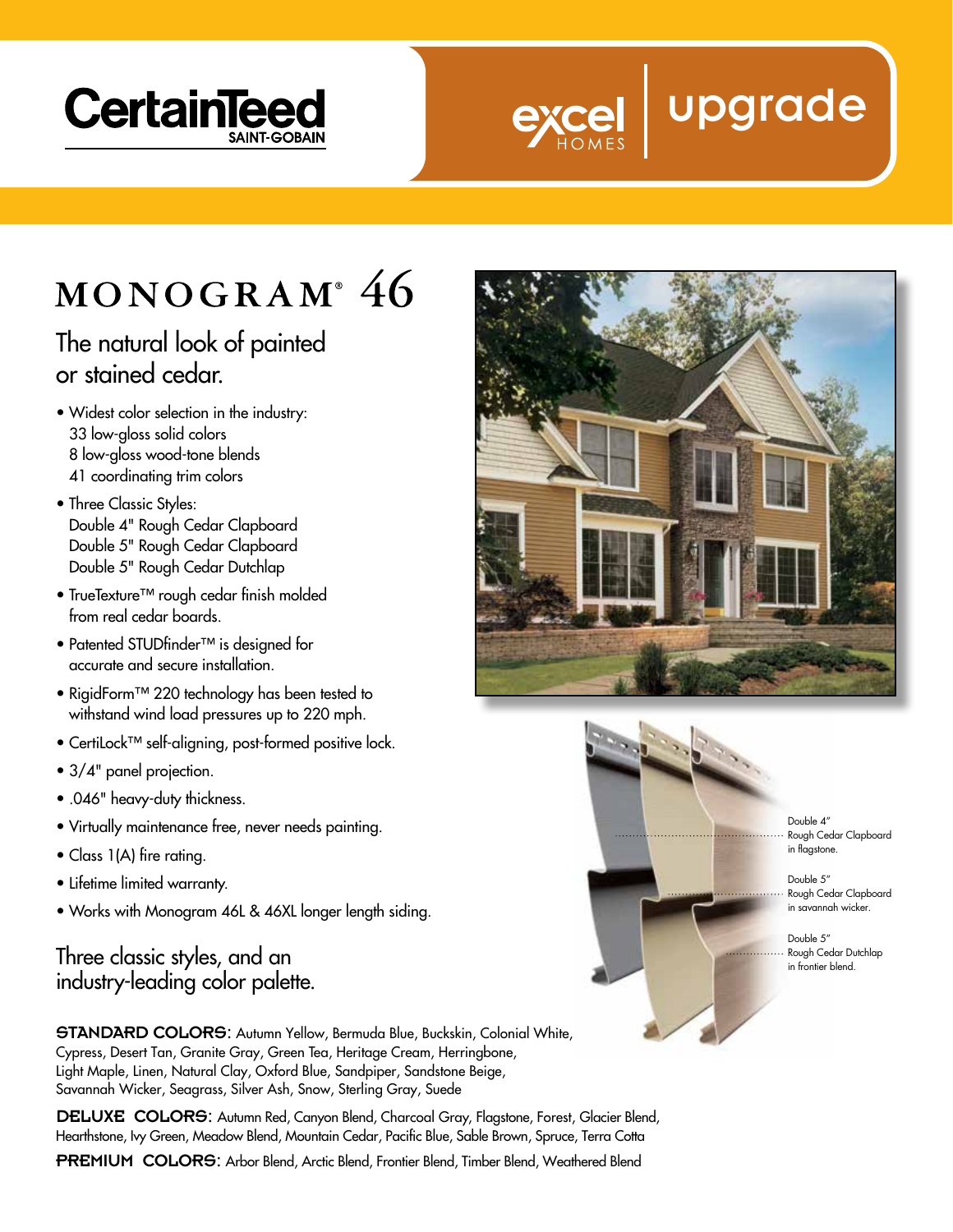



# **CAROLINA BEADED"**

#### Old World Charm.

- 6-1/2" beaded design with distinct "V" groove and rounded bead.
- Brushed finish.
- Patented STUDfinder™ is designed for accurate and secure installation.
- Post-formed lock design provides secure installation.
- 14 low-gloss colors with a wide variety of coordinating trim.
- 3/4" panel projection.
- .044" thickness.
- Virtually maintenance free, never needs painting.
- Class 1(A) fire rating.
- Lifetime limited warranty.





Reproduced from classic, hand-crafted boards, Carolina Beaded™ provides an original impression for homes of distinction

STANDARD COLORS: Colonial White, Cypress, Desert Tan, Granite Gray, Heritage Cream, Herringbone, Light Maple, Natural Clay, Oxford Blue, Sandstone Beige, Savannah Wicker, Silver Ash, Snow, Sterling Gray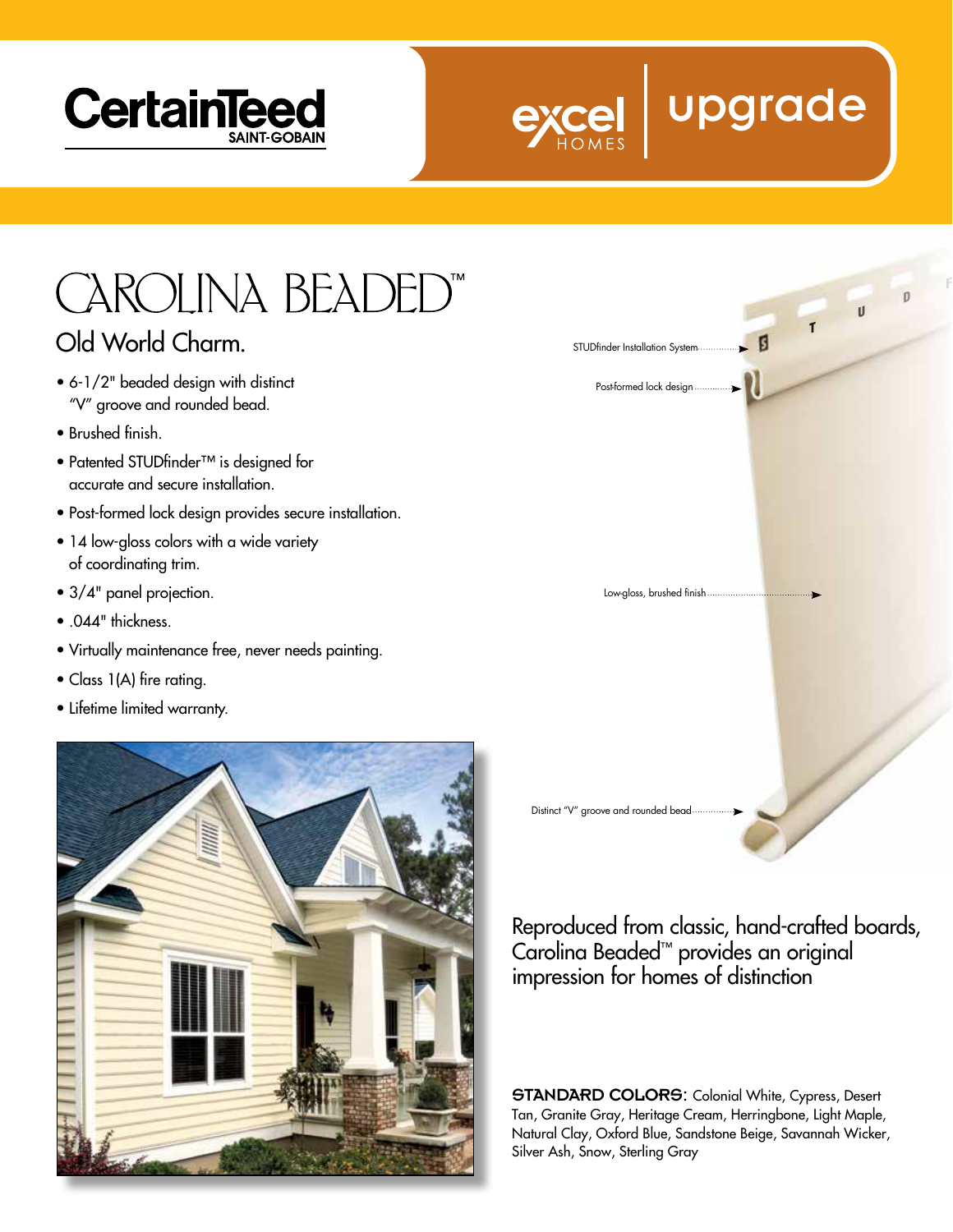



# **CedarBoards**

**Insulated Siding** 

#### The perfect balance of beauty and performance.

- Five traditional styles: Double 6" Rough Cedar Clapboard - R-2.2 Single 7" Rough Cedar Clapboard - R-2.0 Double 4" Rough Cedar Clapboard - R-2.0 Double 4-1/2" Rough Cedar Dutchlap - R-2.3 Single 12" Rough Cedar Board & Batten - R-2.7
- Custom contoured foam provides strength and rigidity for outstanding impact resistance.
- Can increase overall thermal performance, helping to reduce heating and cooling costs.
- Prevents air infiltration to inhibit drafts.
- Absorbs sound for reduced exterior noise infiltration.
- Compensates for minor wall imperfections.
- Insulation treated with fire retardant and insect repellent contains no ozone-depleting chemicals.
- TrueTexture™ rough cedar finish molded from real cedar boards.
- Patented STUDfinder™ is designed for accurate and secure installation.
- Designed and tested to withstand hurricane force winds.
- $\bullet$  DuraLock $^\circ$  post-formed lock design.
- 24 low-gloss colors with a wide variety of coordinating trim.
- 1-1/4" panel projection.
- .044" thickness (D6, S7, D4, D4-1/2) .052" thickness (S12)
- Virtually maintenance free, never needs painting.
- Lifetime limited warranty.
- Double 6" and Single 7" works with CedarBoards™ XL longer length siding.
- Recycled content for resource efficiency: CertainTeed CedarBoards D6 Insulated Siding (contains up to 60% recycled content) decreasing the consumption of natural resources and qualifying for LEED and NAHB credits.

**TrueTexture™** rough cedar finish molded from real cedar boards for the clean look of

STANDARD COLORS: Buckskin, Colonial White, Cypress, Desert Tan, Granite Gray, Heritage Cream, Light Maple, Natural Clay, Oxford Blue, Sandpiper, Sandstone Beige, Savannah Wicker, Snow, Sterling Gray, Suede

newly-sawn wood.

DELUXE COLORS: Autumn Red, Charcoal Gray, Flagstone, Pacific Blue, Sable Brown, Spruce

PREMIUM COLORS: (Available in D6 and S7 only) Arbor Blend, Frontier Blend, Timber Blend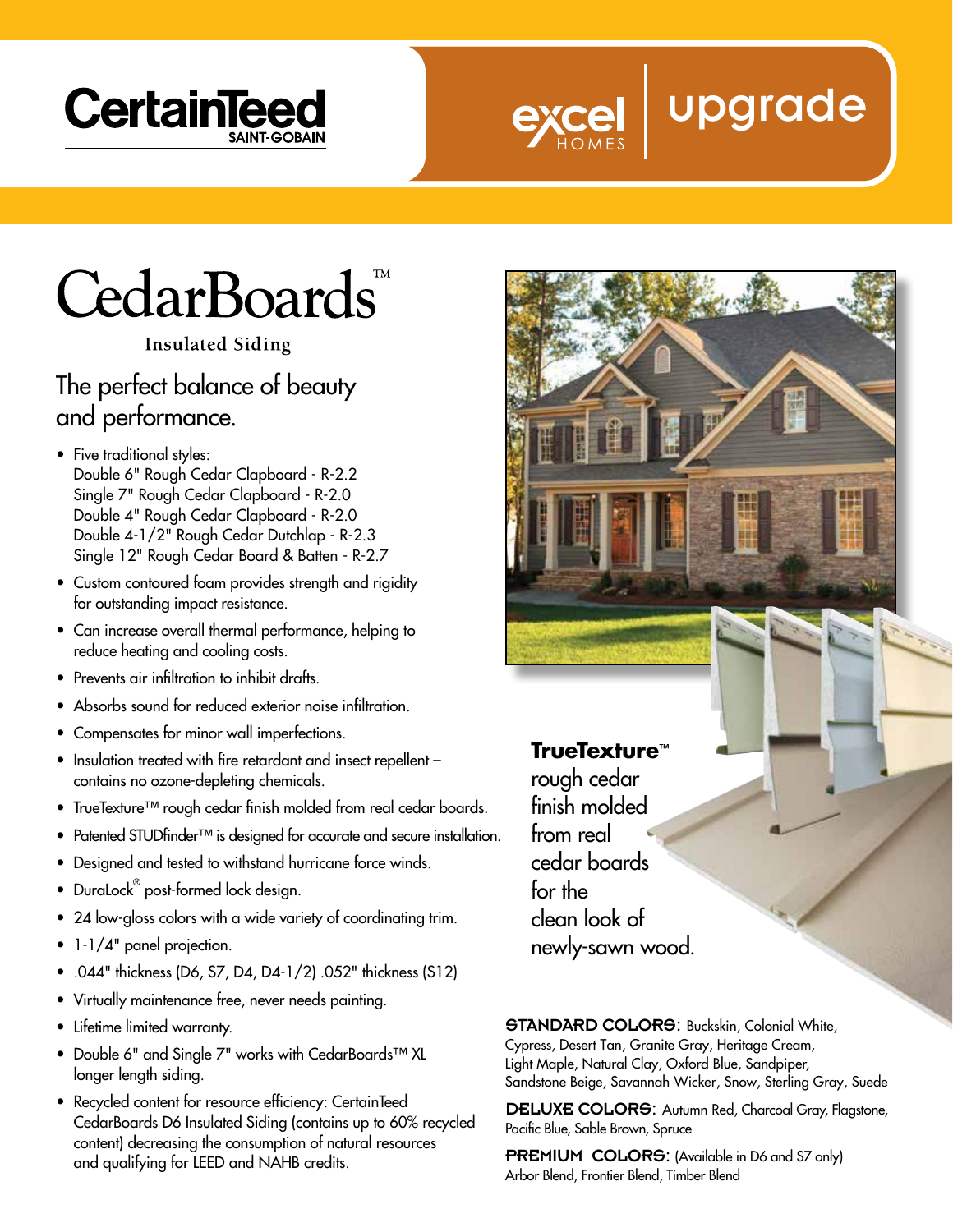



## **Cedar Impressions** The natural look of cedar shingles

- Six classic styles:
	- Triple 5" Straight Edge Perfection Shingles Double 7" Straight Edge Perfection Shingles Double 7" Staggered Perfection Shingles Double 7" Straight Edge Rough-Split Shakes Double 9" Staggered Rough-Split Shakes Double 6-1/4" Half-Round Shingles
- Patented PanelThermometer™ for precise installation.
- TrueTexture™ finish molded from real cedar shingles.
- Designed and tested to withstand hurricane force winds.
- Made of injection molded, durable polymer.
- Perfection and Half-Round Shingles are .100" thick with 3/4" panel projection.
- Rough-Split Shakes are .125" thick with 1" panel projection.
- Molded Perimeter Lock™ helps create a virtually seamless appearance.
- 30 low-gloss colors with a wide variety of coordinating trim.
- Virtually maintenance free, never needs painting.
- Lifetime limited warranty.

Designed for whole-house applications or accents, without the expense and heavy maintenance of wood.

STANDARD COLORS: Autumn Red, Autumn Yellow, Bermuda Blue, Buckskin, Charcoal Gray, Colonial White, Cypress, Desert Tan, Flagstone, Forest, Granite Gray, Green Tea, Hearthstone, Heritage Cream, Herringbone, Ivy Green, Light Maple, Mountain Cedar, Natural Clay, Pacific Blue, Sable Brown, Sandpiper, Sandstone Beige, Savannah Wicker, Seagrass, Snow, Spruce, Sterling Gray, Suede, Terra Cotta



#### Six Classic Styles



Triple 5" Straight Edge Perfection Shingles



Double 7" Straight Edge Rough-Split Shakes



Double 7" Straight Edge Perfection Shingles



Double 9" Staggered Rough-Split Shakes



Double 7" Staggered Perfection Shingles



Double 6-1/4" Half-Round Shingles